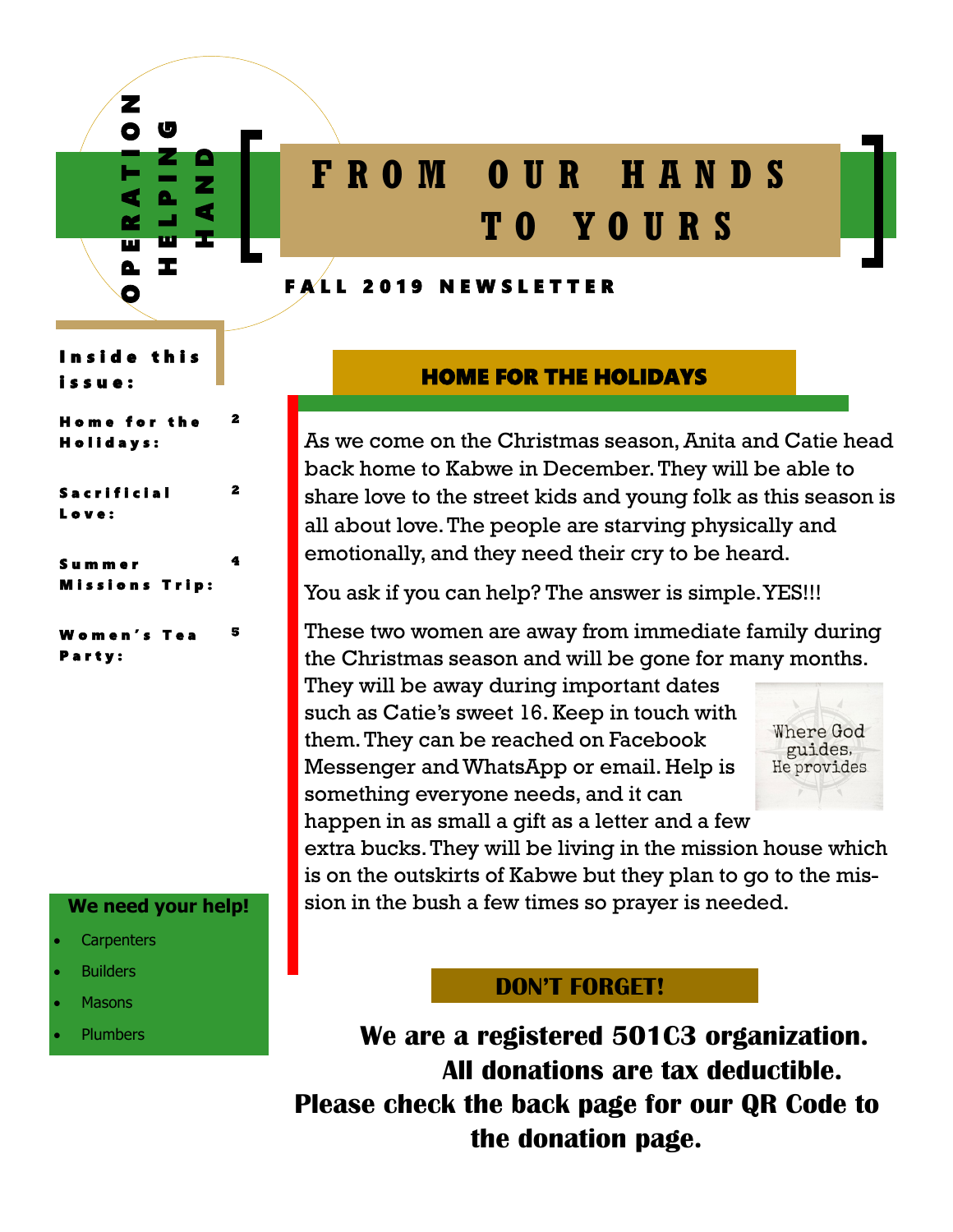## **SACRIFICIAL LOVE**

If you ask either women how they feel about this journey, they will say that they are alright with it. When your 15-year-old daughter, having spent the last two years learning how to function with a chronic illness (POTS), tells you that she would sell all of her belongings just to return home, you listen. Her heart is pure and full of grace and love. Since their last time in Zambia, back in the fall of 2017, Catie has fallen more and more in love with her Zambian home. The statement "absence makes the heart grow fonder" is proven truer as time goes by.

Anita is tired at having everything at her fingertips and feeling overwhelmed every time she goes to the store because there are too many choices. Tired of the feeling of things being taken for granted and not sharing honest moments with people because we are too busy. There is so much that our great country of America has to offer, but she misses true, genuine connections. She often shares that in Zambia, if you see someone walking towards your home and you are in the garden, you stop what you are doing, go into the kitchen and put the tea kettle on. When the guest arrives at your door, you let them in, sit down and fellowship. Having this time to build a relationship is foreign to many of us. So, for her, she looks forward to the more relaxed side of life. Hard times are everywhere, it just depends on our perspective.

Randy, Anita and Nissim K. a dear Congolese brother.

Catie and her big brother Henry.







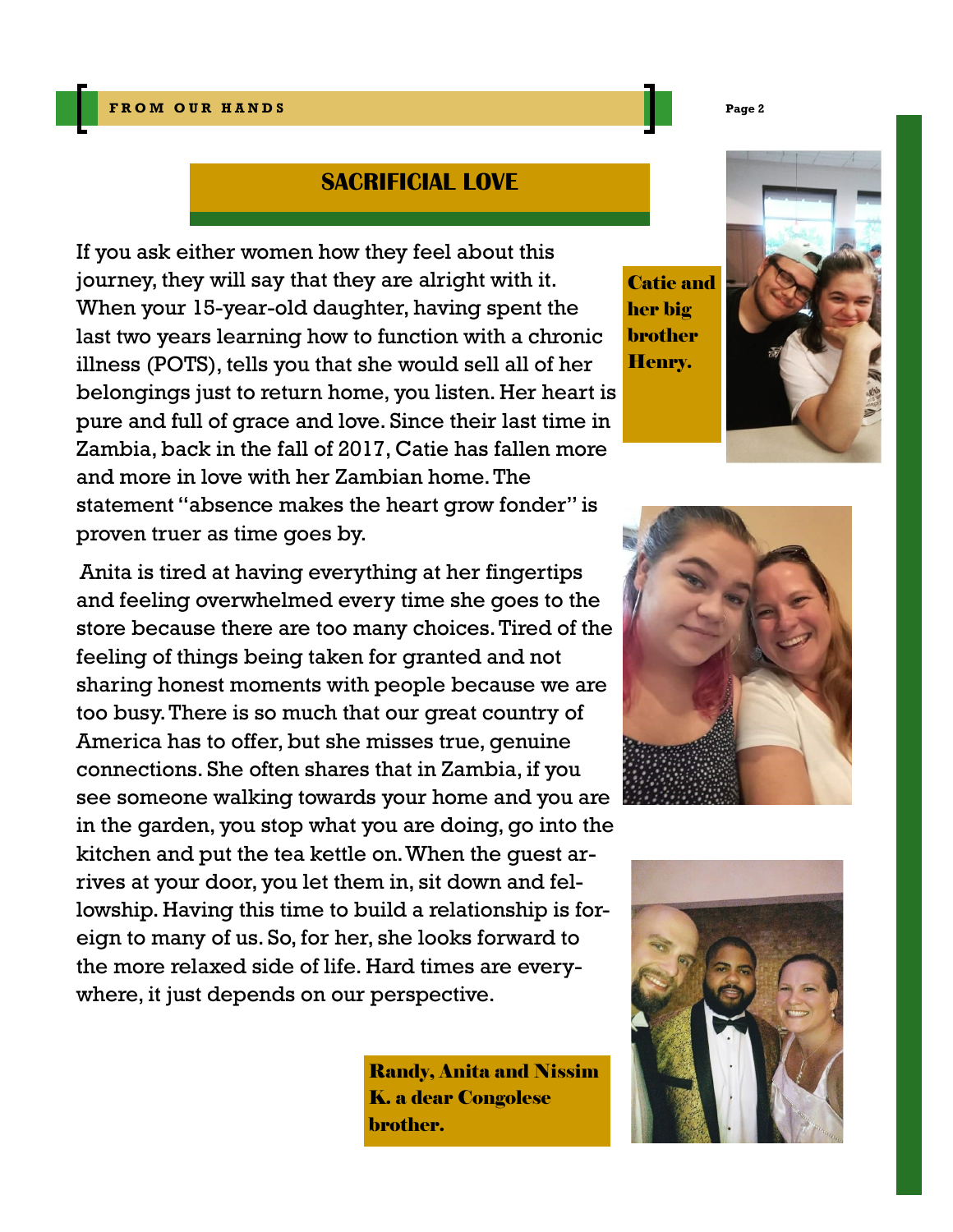**T O Y O U R S Page 3**

# **SUMMER MISSIONS TRIP**

On Tuesday, July 16<sup>th</sup>, Anita, Henry and Catie drove Randy to the Newark, New Jersey airport. They would say good bye to him for 6 weeks as he journeyed to Zambia on his own. The time was spent in hugs, tears and repacking a few of the bags. There was a misunderstanding on how much extra luggage would cost and so the amount of shoes going over for the street kids was limited. It is always a good thing to plan for an extra hour or so for such a time as this. Though there were a bunch of grumbles from the family since they wanted more time together at home, Anita pushed to leave at least an hour and a half early.

Randy was heading over to check on a few

things at Chibangu in the bush and also to check on the young men we worked with that lived on the streets by the mission house in Kabwe. Most of the time was taken up though working in the bush.

There were two wells on the property with one having a windmill that had been broken for over two years. The one well up by the building being used as a school had a hand pump that had been broken. And though water was being pumped at the well of the broken windmill with a motor pump, that too had now broken. The community was able to get water from a small creek that was full of giardia and liver fluke. Many had severe intestinal issues. The need was great and so the time was spent fixing the windmill. From the bearings that made the windmill turn to the submersible piston pump that sets in the water needed to be replaced. That was completed before Randy's return on August  $29<sup>th</sup>$  and the community was finally able to get back to drinking better water.